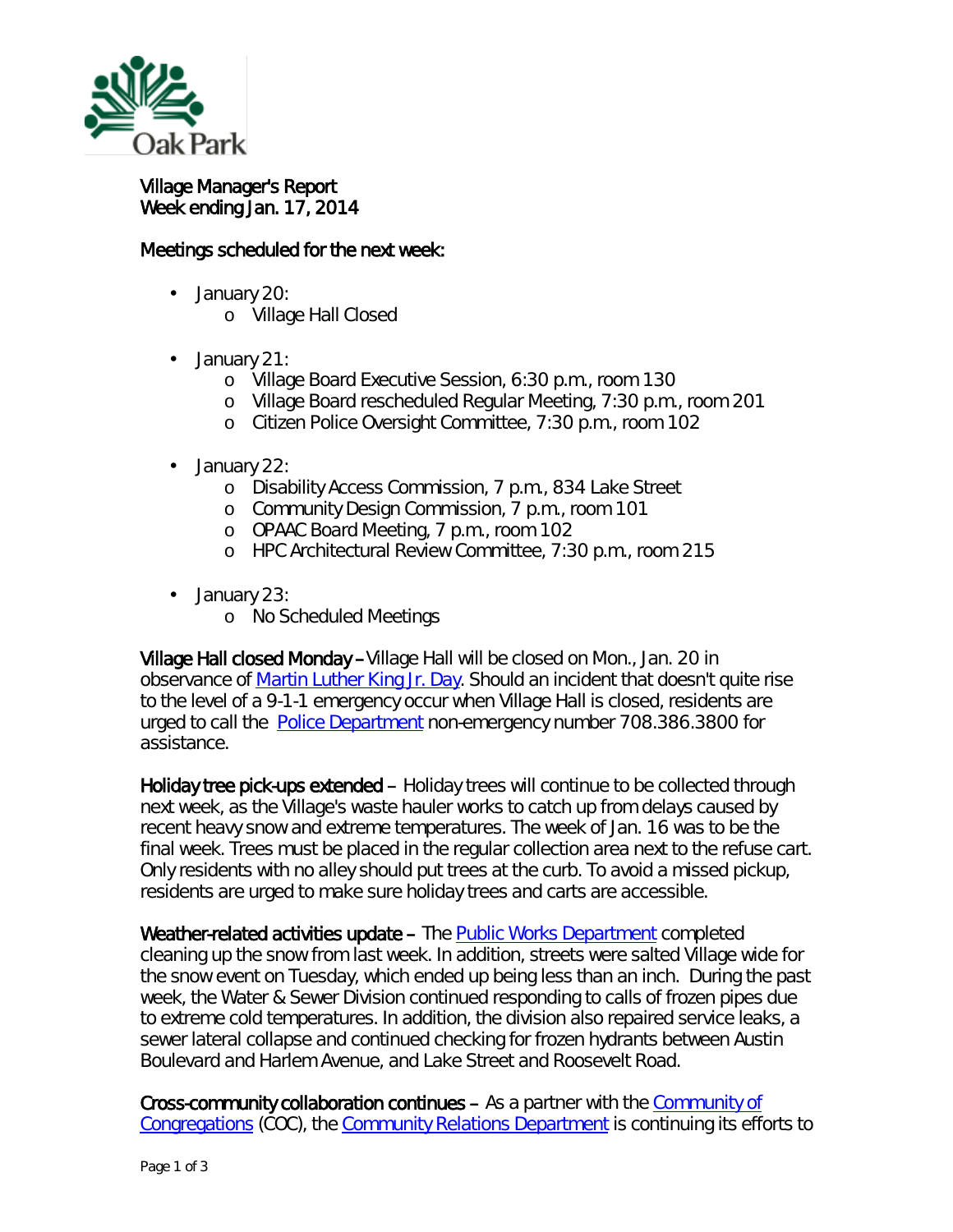help promote stronger collaboration and dialogue with our neighbors to the east in the Austin and West Garfield Park communities. The department will be participating at the COC's annual meeting scheduled for 7 p.m., Jan. 30 at [St. Catherine-St. Lucy.](http://www.scslschool.com/) The evening will focus on empowering youth, radical hospitality and economic justice. Attendees will select one of the topics and work as a group with a facilitator and stakeholders to identify opportunities for residents to get involved and continue the momentum that has developed in this important area.

Emergency preparedness training for childcare staff – The Health Department's [Emergency Preparedness](http://www.oak-park.us/village-services/health-department/emergency-preparedness) and Maternal Child Health staff, in partnership with the [Collaboration for Early Childhood,](http://collab4kids.org/) delivered presentations on preparedness to child care facility directors on January 11 and 16. Murray Snow, Emergency Preparedness and Response Manager, and Pam Rumoro, Family Case Manager, helped the directors identify and plan for the most probable threats – such as severe weather and temperature extremes – and identify how those could impact daily operations. Emergency supply kits and evacuation bags, training staff on emergency procedures and conducting exercises and drills to test response plans also were discussed. Future training sessions will be held for individual facilities as requested. The presentations were created by [Health Department](http://www.oak-park.us/village-services/department-public-health) staff and, with the assistance of the Collaboration, were submitted and approved for continuing education contact hours required of all early childhood education employees in [DCFS](http://www.state.il.us/dcfs/index.shtml) licensed facilities.

Dinner & Dialogue initiative update – The Community Relations Department's [Dinner](http://www.oak-park.us/our-community/community-relations/dinner-dialogue)  [& Dialogue](http://www.oak-park.us/our-community/community-relations/dinner-dialogue) initiative came to Village Hall on Dec. 18. Residents of various ethnic and socio-economic backgrounds shared food and observations as they discussed their widely varying experiences living in Oak Park. The goal of the program is to promote understanding and acceptance of differences in ways that will help to further improve cultural and human relations among the citizens of Oak Park.

Compost program wins award – The Village's food scrap collection program *[Compostable](http://www.oak-park.us/village-services/refuse-recycling/compostable-program)* received the American Public Works Association (APWA), Suburban Branch, Management Innovation Award for 2013. Each year, local branches of the APWA recognize excellence in public works programs that represent the best in the profession. The award will be forwarded to the Chicago Chapter of APWA for consideration. Karen Rozmus, Environmental Services Manager, and John Wielebnicki, Director of Public Works, accepted the award on behalf of the Village at a luncheon on Jan. 16.

Police activities update – Preliminary analysis of data compiled under the state's Uniform Crime Reporting index indicates that our overall crime rate for what are considered the most serious offenses remained at historic lows in 2013. More details on 2013 crime rates will be provided when the analysis is complete. In the meantime, the **Police Department** is reporting that calls for service in 2013 were down from 2012. Through December 2013, police had responded to 33,140 calls, compared to 33,512 in 2012. High-priority calls also were down slightly in 2013. Some 10,848 high-priority calls were received through December 2013 as compared to 10,936 calls for the same period in 2012. High-priority calls historically have represented about a third of all calls for service. Police fielded 13,370 mediumpriority calls and 8,922 low-priority calls in 2013, compared to 13,447 and 9,129 respectively in 2012. Response times remained high, with officers responding to high